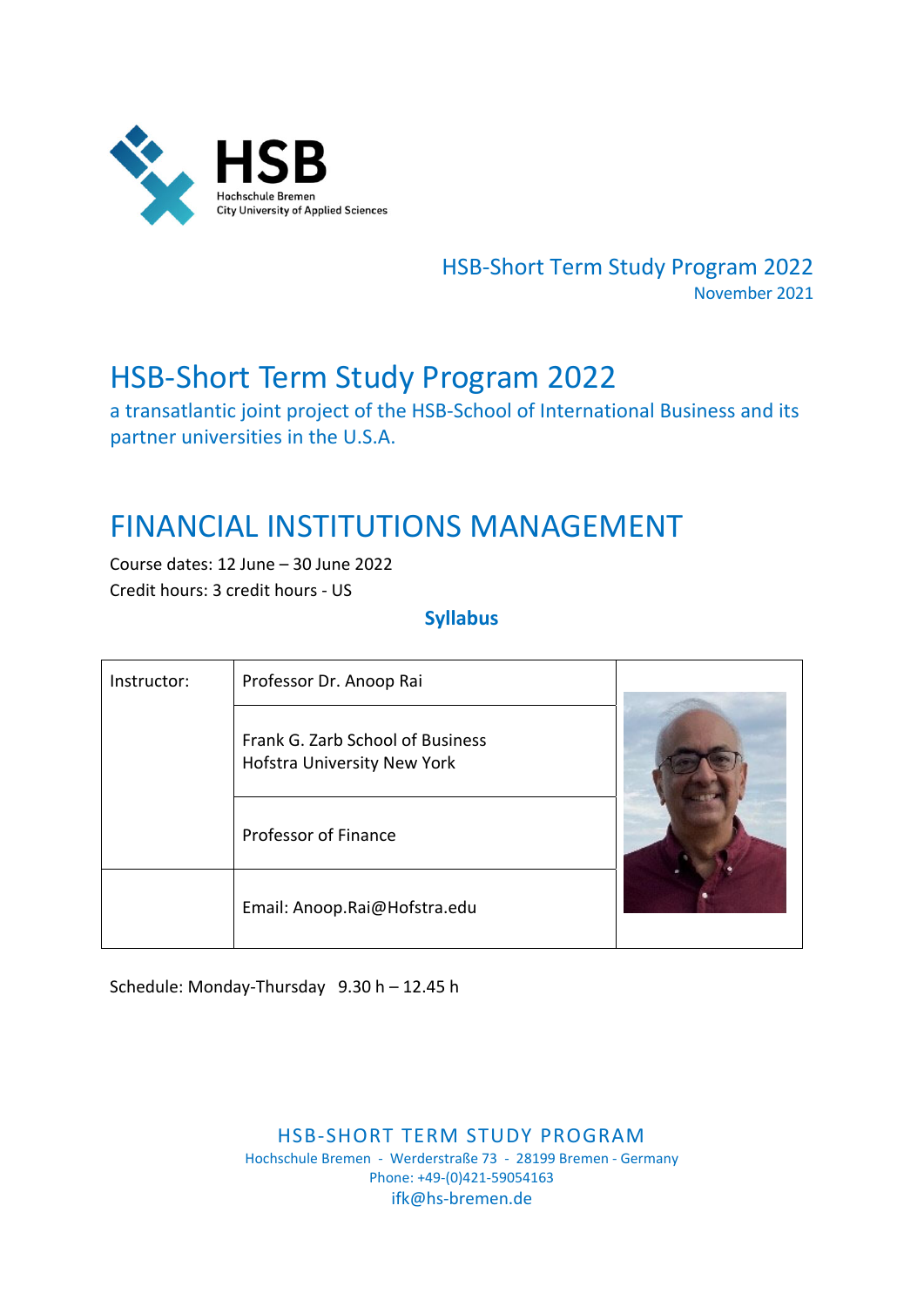

#### **Course Description:**

Financial theory and analysis as they apply to the management of financial intermediaries, with special emphasis to the banking firm. In‐depth study of the types of risks faced by

financial institutions and analysis of the asset‐liability and risk management techniques employed by managers to achieve their risk‐return objectives. Examination of the impact of regulation, information technology and globalization on the management of banking institutions as well as ethical issues in the conduct of financial intermediation. The course will use a bank simulation, ProBanker, to provide an experiential learning experience by making teams run a bank in a simulated competitive and regulated environment.

## **READING SOURCES**

- Textbooks:
	- Principles of Bank Management: by Mark Flood and Anoop Rai.
	- ProBanker Simulation by Flannery, Flood and Rai. This simulation game will be activated during the first class.
- Recommended Readings: Financial Times and Wall Street Journal. Required daily reading to ensure that the appropriate connections are made between materials covered in class and the current business and economic developments.

### **METHODS OF EVALUATING STUDENTS**

• Grading Policy:

| Mid-Term Exam               | 30%  |
|-----------------------------|------|
| <b>ProBanker Simulation</b> | 35%  |
| Game performance            | 15%  |
| Assignments                 | 20%  |
| <b>Final Presentation</b>   | 25%  |
| Class presentation          | 10%  |
| <b>TOTAL</b>                | 100% |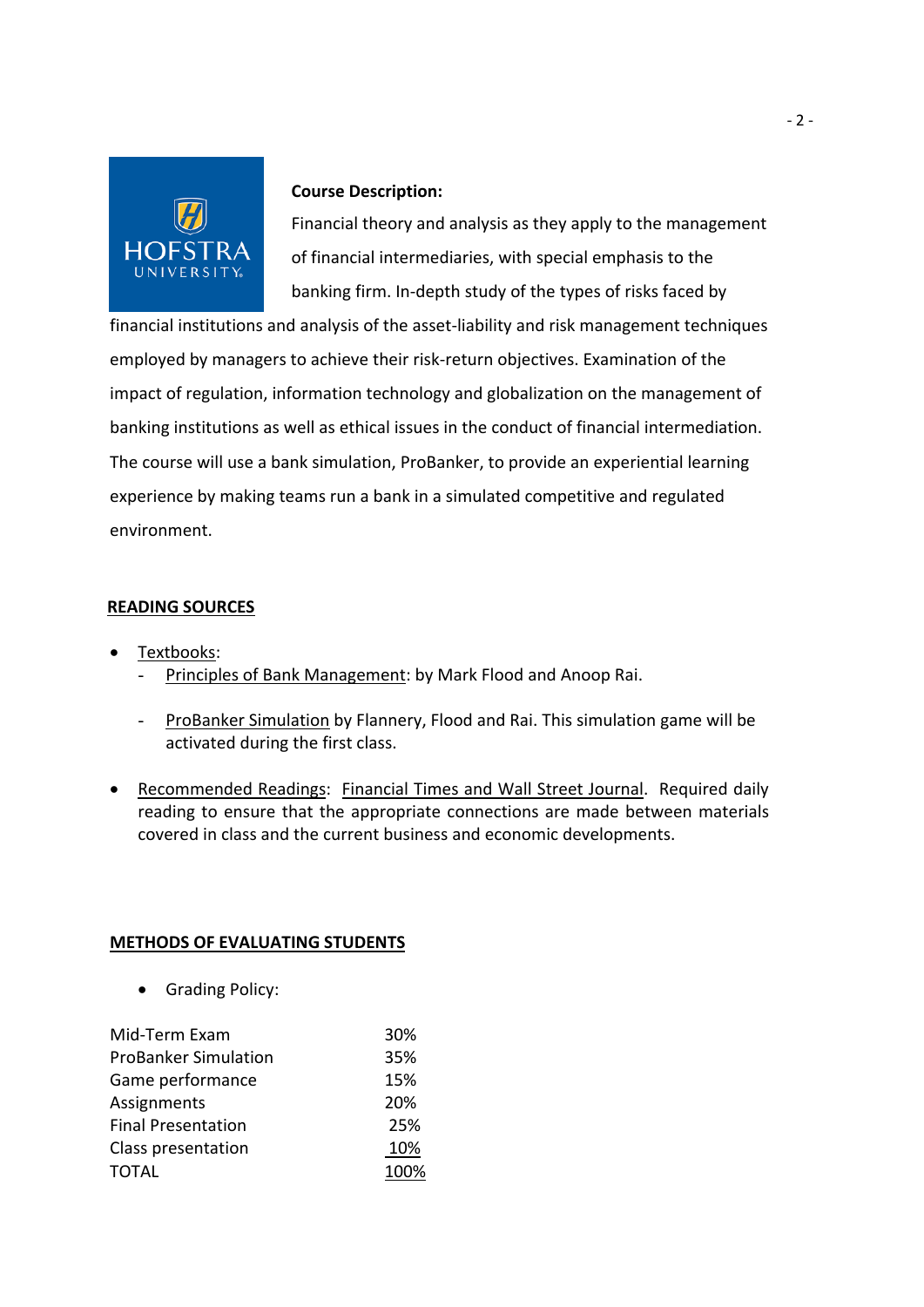#### **•** ProBanker

ProBanker is competitive simulation game designed to enhance a student's understanding of the financial aspects of managing a financial institution. ProBanker's major decision areas include asset and liability pricing, bond portfolio management, liability management, capital structure and credit quality. It is firmly grounded in sound financial and microeconomic principles and the simulated environment, although complex and realistic, is sufficiently stylized to be readily understood.

Students use balance sheet and income information about their own and their competitors' firms to infer the magnitude of their prior decisions and competitive responses, provide regular quarterly inputs as a team, and learn by experience the nuances in term structure forecasting, interest rate risk measurement, liquidity management and balance sheet management.

Overall, the game should be a fun addition that will substantially enhance the principles and tools learnt for this class.

#### **TENTATIVE SCHEDULE**

The following outline may be modified depending on the progress of the class or if the instructor decides that some other material or topic may be more relevant.

| Day                     | <b>Topic</b>                                                                            | <b>Readings</b>                    |
|-------------------------|-----------------------------------------------------------------------------------------|------------------------------------|
| $\mathbf{1}$            | <b>Financial Intermediation</b><br><b>Introduction to ProBanker</b>                     | <b>Chapters</b><br>$1$ and $2$     |
| $\overline{2}$          | Assets and Liabilities of a Commercial Bank<br>ProBanker Assignments 1 and 2            | <b>Chapters</b><br>$3$ and $4$     |
| 3                       | Off-Balance Sheet and Measuring Bank Performance<br>ProBanker Assignments 3 and 4       | <b>Chapters</b><br>$5$ and $6$     |
| 4                       | Quiz 1<br>Beginning of class (2 hours)<br>ProBanker Decisions: Quarter 1 and 2 of RUN 1 |                                    |
| 5                       | Managing Credit Risk and Bank Capital<br>ProBanker Decisions: Quarter 3 and 4           | <b>Chapters</b><br>$7$ and $8$     |
| 6                       | Managing Interest Rate Risk<br>ProBanker Decisions: Quarter 1 and 2 of RUN 2            | <b>Chapters</b><br><b>9 and 10</b> |
| $\overline{\mathbf{z}}$ | Regulating the Banking System<br>ProBanker Decisions: Quarter 3 and 4                   | Chapter<br>11                      |
| 8                       | Quiz 2<br>Beginning of class (2 hours)<br>ProBanker Decisions: Quarter 5 and 6          |                                    |
| 9                       | ProBanker Performance report - Team Presentation                                        |                                    |